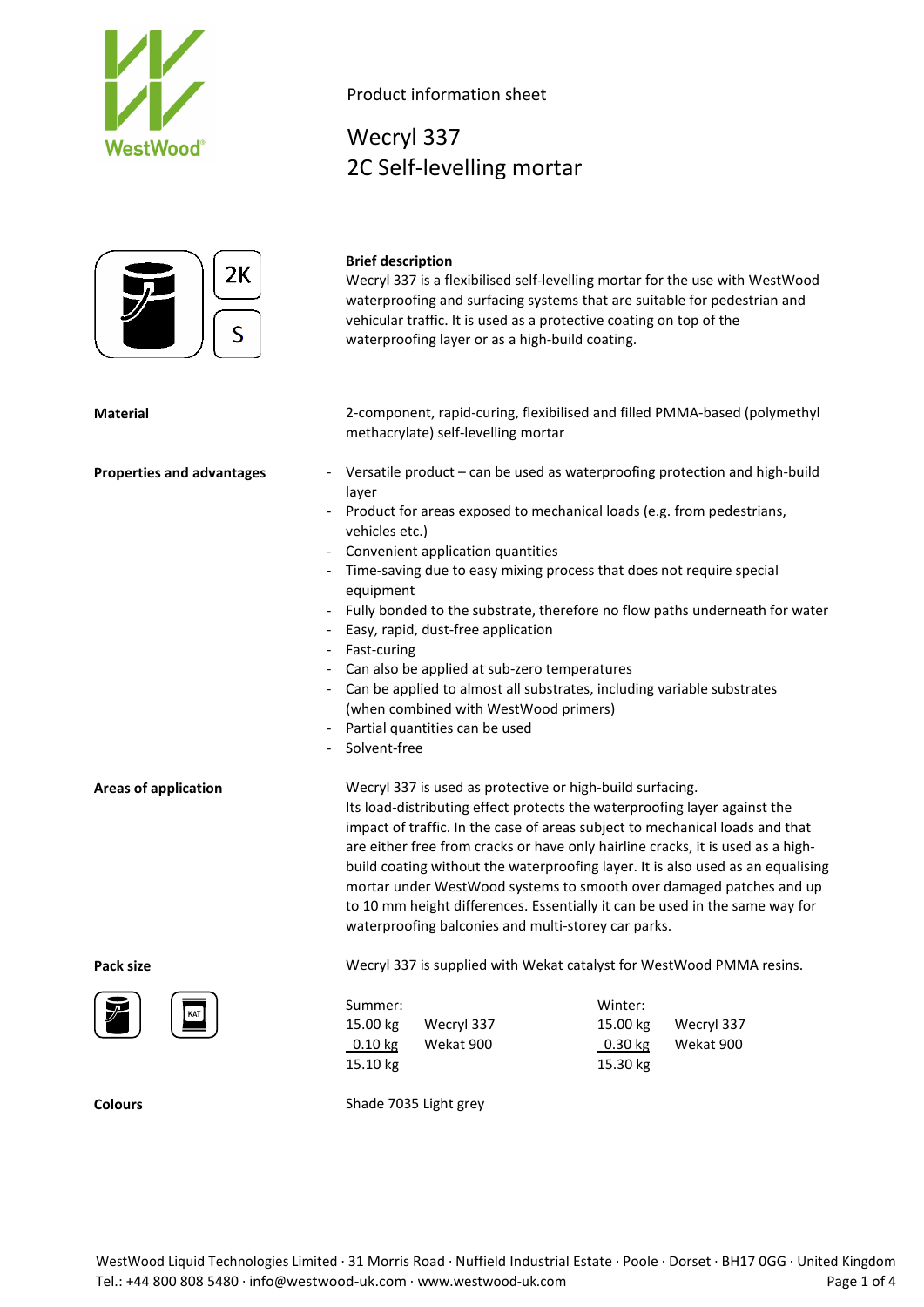

**Application conditions Temperatures**



# Product information sheet

Wecryl 337 2C Self-levelling mortar

**Storage** Store products sealed in their original airtight container and in a cool, dry and frost-free place. The unopened products have a shelf life of at least 6 months from the date of delivery. Direct sunlight on the containers should be avoided, including on site. After removing some of the contents, reseal the containers so they are airtight.

The product can be applied within the following temperature ranges:

| Product    | Temperature range, in °C |               |               |  |  |
|------------|--------------------------|---------------|---------------|--|--|
|            | Air                      | Substrate*    | Material      |  |  |
| Wecryl 337 | $-5$ to $+35$            | $+3$ to $+40$ | $+3$ to $+30$ |  |  |

\* The substrate temperature must be at least 3 °C above the dew point during application and curing.

### **Moisture**

The relative humidity must be  $\leq$  90%.

The surface to be coated must be dry and ice-free. The surface must be protected from moisture until the coating has hardened.

|                    | Wecryl 337 (at 20 °C, 0.6% catalyst) |  |  |  |  |
|--------------------|--------------------------------------|--|--|--|--|
| Pot life           | approx. 17 min                       |  |  |  |  |
| Rainproof          | approx. 30 min                       |  |  |  |  |
| Can be walked on/  |                                      |  |  |  |  |
| overcoated         | approx. 1 hour                       |  |  |  |  |
| <b>Curing time</b> | approx. 3 hours                      |  |  |  |  |

Higher temperatures or greater proportions of catalyst will shorten reaction times, while lower temperatures and smaller proportions of catalyst will extend reaction times.

The following table indicates the recommended amount of catalyst required to adjust the curing reaction to the temperature.

### **Product**

|               | -5                       |      |                                         | 10 | 20 | 30 | <b>DE</b> |  |
|---------------|--------------------------|------|-----------------------------------------|----|----|----|-----------|--|
| Wecryl 337 /- | $\overline{\phantom{0}}$ | 1.8% | 1.8% 1.2% 1.2% 0.6% 0.6% 0.6% 0.4% 0.4% |    |    |    |           |  |
| thix 10       |                          |      |                                         |    |    |    |           |  |
| /-thix 20     |                          |      |                                         |    |    |    |           |  |

**Consumption rates** approx. 4.00 kg/m<sup>2</sup> for a smooth substrate

**Technical data** Density:

Wecryl 337  $1.74 \text{ g/cm}^3$ 

**Reaction times and required amounts of catalyst**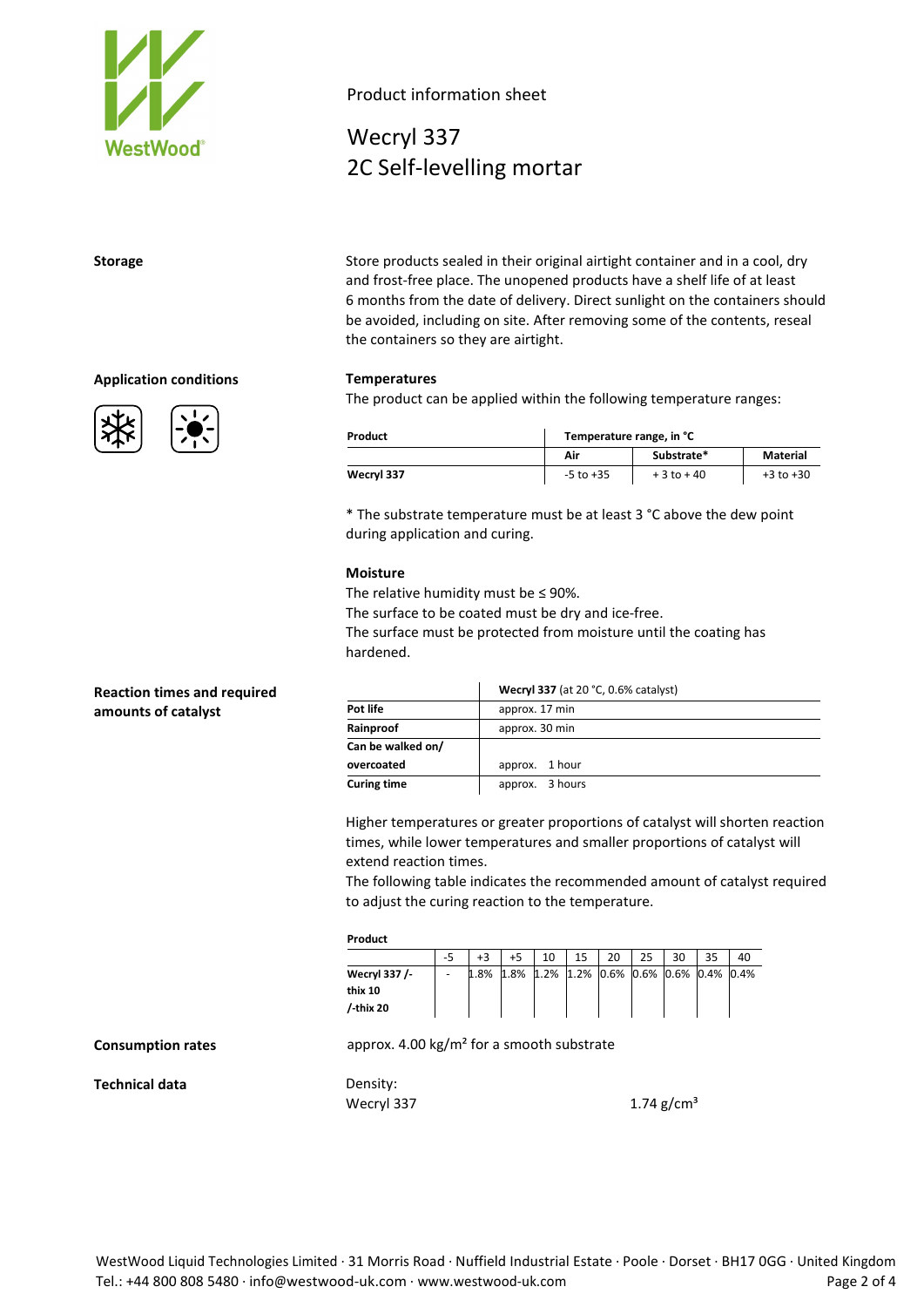





# Product information sheet

Wecryl 337 2C Self-levelling mortar

## **Product application Application equipment / tools**

For mixing the product:

Mixing tool with twin-paddle stirrer

For applying the product:

- Coating trowel with triangular teeth (notch pattern S2) or
- Smoothing trowel

## **Substrate to be coated**

The self-levelling mortar can be applied either to the cured WestWood Primer or to the cured waterproofing layer, as required.

## **Mixing**

First stir the self-levelling mortar thoroughly. Then add the catalyst while stirring the resin at the slow-speed setting and mix for 2 minutes. Make sure that the product on the base and sides of the container is also mixed in. At product temperatures < 10 °C the product should be stirred for at least 4 minutes, as the catalyst will take longer to dissolve.

### **Application**

Use the notched trowel to apply an even coat of the mixed self-levelling mortar (approx. 4.00 kg/m²).

## **Preparation for subsequent layers**

Surfacing supplied by others and applied subsequently: Fully bonded surfacing (e.g. tiles) Immediately after applying the self-levelling mortar and while it is still liquid, top with a generous amount of sand (quartz sand  $\geq$  0.2 - 0.6 mm). Vacuum off the excess/loose sand after the surface has hardened. The sand topping creates the necessary roughness (key) and absorbency for the subsequent application of surfacing supplied by others. Only dry quartz sand must be used.

**Cleaning If work is interrupted or when it is completed, clean the tools If work is completed, clean the tools If work is** interrupted or when it is completed, clean the tools thoroughly with WestWood Cleaning Agent within the pot life of the material (approx. 17 minutes). This can be done with a brush. Do not use the tools again until the Cleaning Agent has evaporated fully. Simply immersing the tools in the Cleaning Agent will not prevent the material from hardening.

## **Information on safety and risks** Please refer to the safety data sheets for the products used.

**General information** The above information, especially information about application of the products, is based on extensive development work as well as many years of experience and is provided to the best of our knowledge. However, the wide variety of requirements and conditions on site mean that it is necessary for the product to be tested to ensure that it is suitable for

WestWood Liquid Technologies Limited · 31 Morris Road · Nuffield Industrial Estate · Poole · Dorset · BH17 0GG · United Kingdom Tel.: +44 800 808 5480 · info@westwood-uk.com · www.westwood-uk.com example a set the page 3 of 4